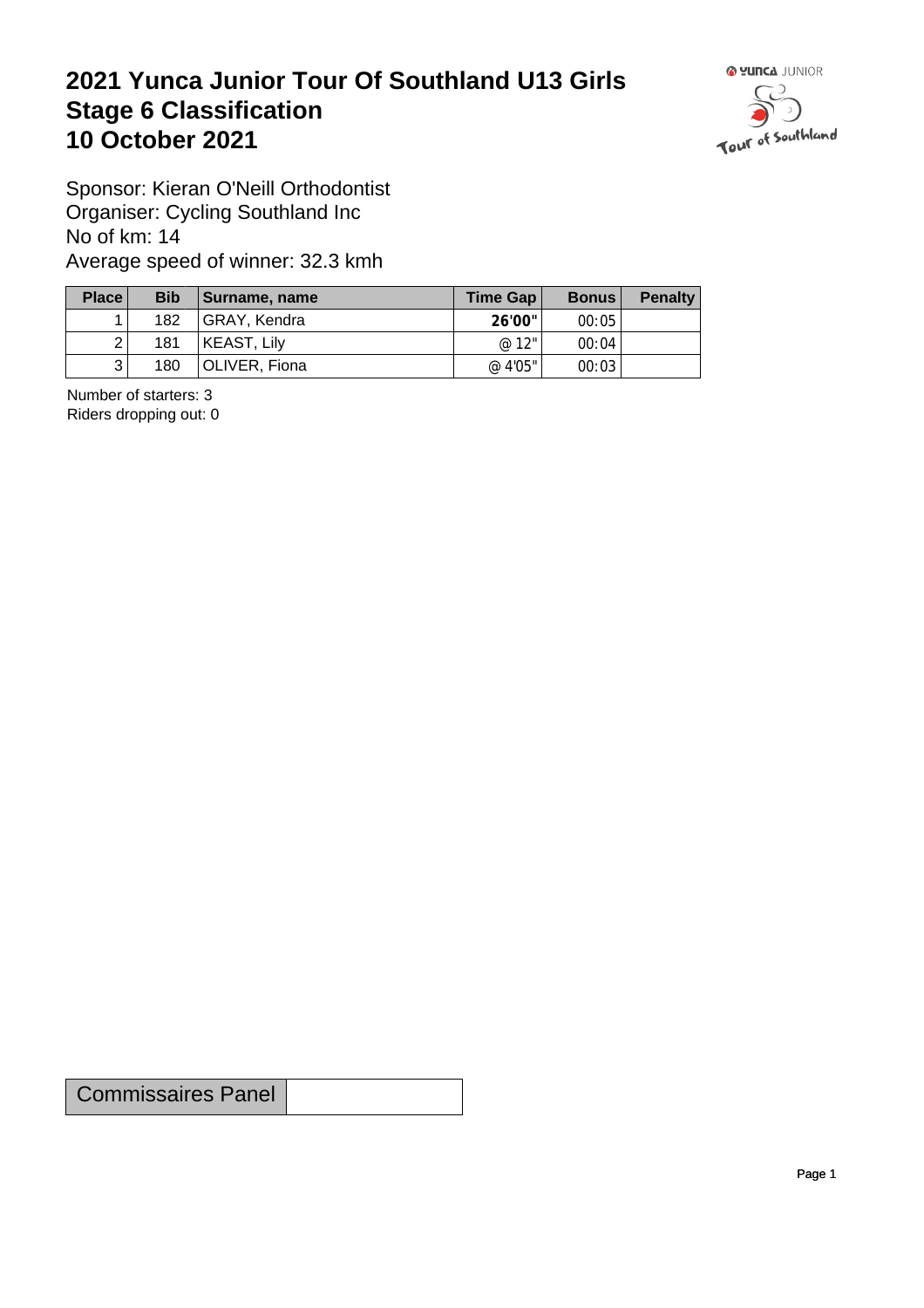## **2021 Yunca Junior Tour Of Southland U13 Girls General Classification (Stage 6)**<br>10 October 2021 **10 October 2021**



Organiser: Cycling Southland Inc

| Place | <b>Bib</b> | <b>∣Surname, name</b> | Time Gap |
|-------|------------|-----------------------|----------|
|       | 182        | GRAY, Kendra          | 2h24'37" |
|       | 181        | KEAST, Lily           | @ 14'48" |
| 3     | 180        | OLIVER, Fiona         | @ 26'29" |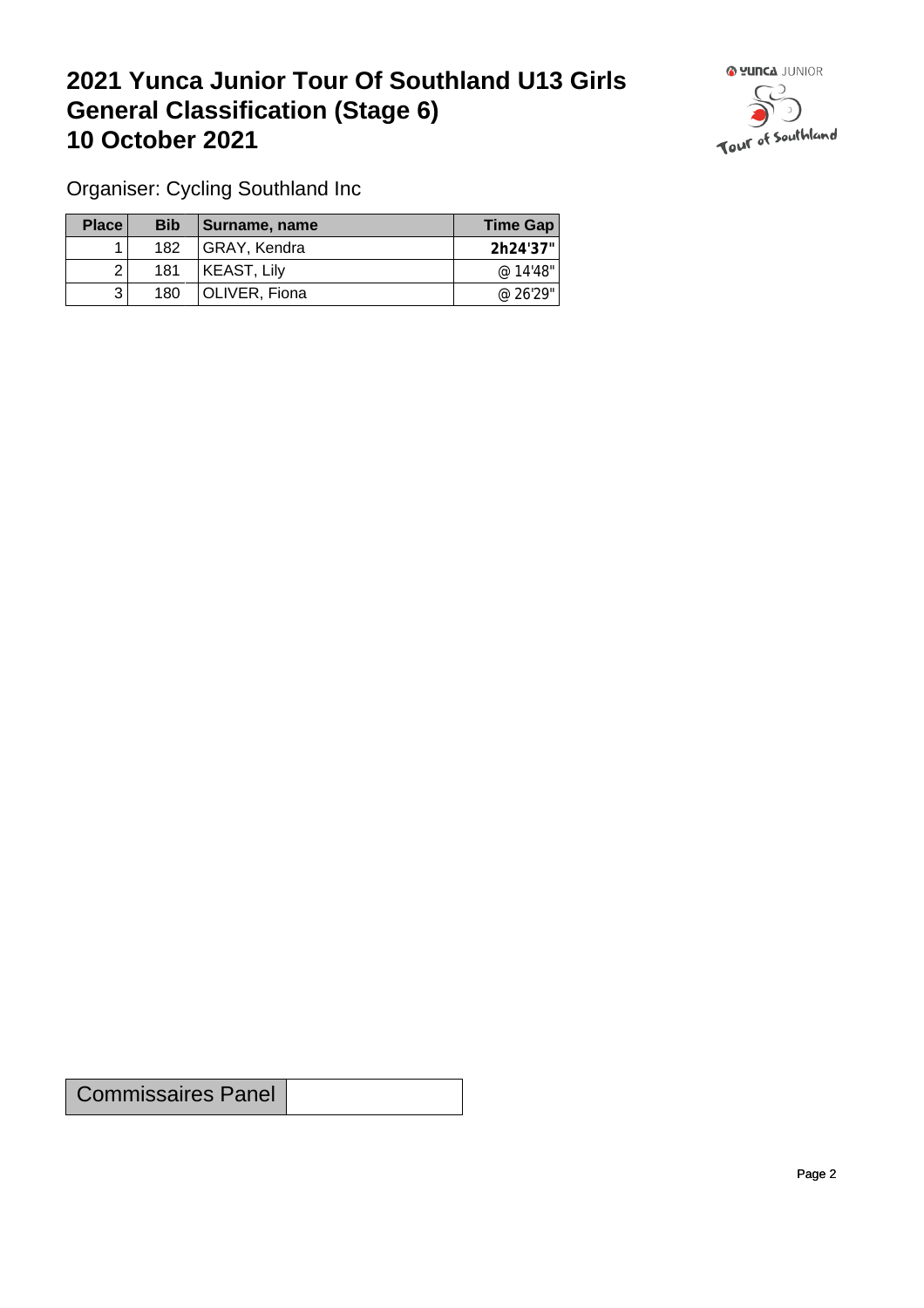## **2021 Yunca Junior Tour Of Southland U13 Girls Sprint Classification (Stage 6) 10 October 2021 10 October 2021**



Organiser: Cycling Southland Inc

| <b>Place</b> | <b>Bib</b>       | Surname, name      | <b>Points</b> |
|--------------|------------------|--------------------|---------------|
|              | 182 <sub>1</sub> | GRAY, Kendra       | 32            |
| ⌒            | 181              | <b>KEAST, Lily</b> | 22            |
| ્રિ          | 180              | OLIVER, Fiona      | 9             |